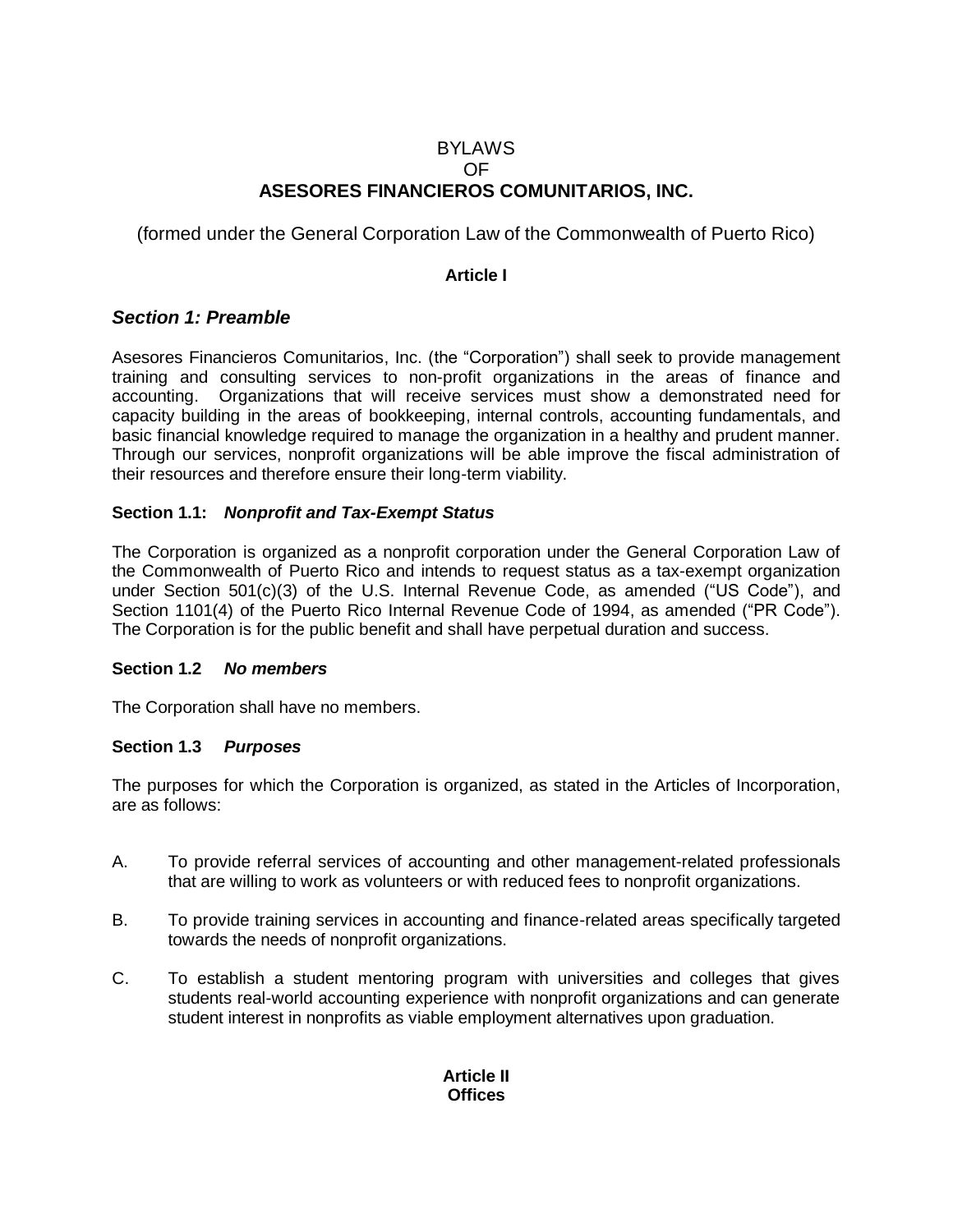# **Section 2.1** *Principal and Other Offices*

The principal office of the Corporation shall be located within the Commonwealth of Puerto Rico, at the place designated in the Articles of Incorporation of the Corporation, and the Corporation shall maintain such other offices or locations at such places as the Board of Directors shall from time to time designate.

## **Section 2.2** *Registered Office and Agent*

The resident office of the Corporation required by law to be maintained in the Commonwealth of Puerto Rico may, but need not, be identical with the principal office. The Corporation shall maintain a registered agent whose office is identical with the registered office. The Corporation may change its registered office or registered agent from time to time in the manner required by law.

### **Article III Board of Directors**

# **Section 3.1** *General Powers and Authority of the Board*

The business and affairs of the Corporation shall be managed by or under the direction of its Board of Directors (the "Board").

### **Section 3.2** *Composition, Number, Term and Qualifications*

The Board of Directors will reflect the organizations supporting the Corporation and other individuals and or entities that may add value to the Corporation's main purposes as stated in Section 1.3 above. The Board of Directors shall have adequate representation of the different sectors of the community including non-profit organizations, contributors, educational institutions, the Puerto Rico State Society of Certified Public Accountants, and other professional associations. Directors shall not be paid, but shall serve because of their commitment with the non-profit and community based sectors. All Directors must be residents of the Commonwealth of Puerto Rico.

The authorized number of Directors of the Corporation shall be not less than nine (9) and no more than nineteen (19) as the Board of Directors shall determine from time to time. The Board of Directors shall be elected each year. Commencing on the annual meeting of the Board of Directors for the year 2014, the Directors shall be divided into three (3) classes as nearly as equal in number and representatives by categories as possible, with a maximum of six (6) Directors per class. At said meeting, the Directors for all three (3) classes shall be elected in staggered form so that Directors in class A shall be elected in that meeting for a term of one (1) year ("Class A Directors"), Directors in class B shall be elected in that meeting for a term of two (2) years ("Class B Directors") and Directors in class C shall be elected in that meeting for a term of three (3) years ("Class C Directors"). Following such initial election, each Director position being renewed as well as any newly created positions shall be for a three (3) year term. A fourth Director class will be composed of the Puerto Rico State Society of Certified Public Accountants' Elected President, who shall serve as Director for a term which shall correspond to the term during which he or she is the Elected President of the Puerto Rico State Society of Certified Public Accountants ("Class D Director").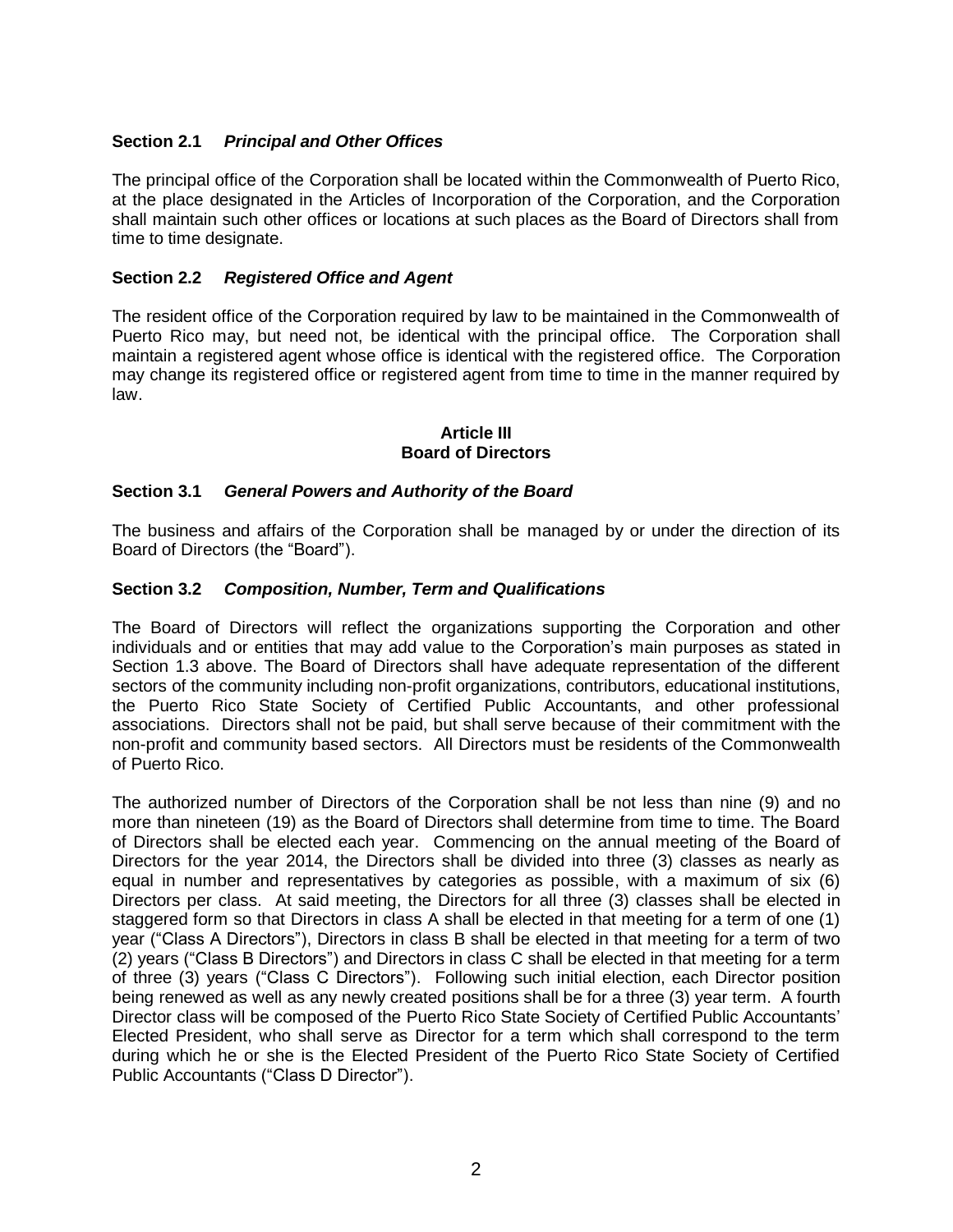A duly elected and qualified Director shall not be eligible for re-election to the Board of Directors if he or she has served three (3) consecutive terms, unless the majority of the Board of Directors determines otherwise. Provided, however, that in the event the Board of Directors' immediate past President has reached the maximum of consecutive terms permitted herein upon the expiration of his or her presidency, his or her term as Director will be automatically extended for an additional three (3) year term to allow participation as a member of the Executive Committee as provided in Section 6.2.

All Directors shall hold office until a successor is elected and qualified, or until such Director's earlier death, resignation, incapacity to serve or removal. Persons who have served three (3) consecutive terms may remain as a non-voting-ad-hoc member of the Board, upon approval of the majority of the Board of Directors.

# **Section 3.3** *Election of Directors*

Except as provided in Section 3.6 below relating to vacancies, Directors shall be elected by the Board of Directors at its annual meeting. Those persons who receive a majority of votes cast shall be deemed to have been elected. Majority is defined as fifty percent (50%) plus one of the votes cast. If any Director then holding office so demands, the election of Directors shall by secret ballot.

# **Section 3.4** *Resignation of Directors*

A Director may resign by delivering written notice to the Board of Directors, President or Secretary of the Corporation. A resignation is effective when the notice is received unless the notice specifies a later effective date. If a resignation is made effective at a later date, the Board of Directors may fill the vacancy before the effective date if the Board of Directors provides that the successor does not take office until the effective date.

### **Section 3.5** *Removal of Directors*

A Director may be removed without cause by the vote of two-thirds of the Directors then in office. In addition, a Director may be removed by an affirmative vote of a majority of the Directors then in office for failing to attend four consecutive, regular meetings of the Board of Directors without a valid excuse.

### **Section 3.6** *Vacancies*

If a vacancy occurs on the Board of Directors, including a vacancy resulting from an increase in the number of Directors, the Board of Directors may fill the vacancy provided that if the Directors remaining in office constitute fewer than a quorum of the Board of Directors, they may fill the vacancy only by the affirmative vote of a majority of all the Directors remaining in office or by the sole remaining Director. A Director elected to fill a vacancy shall hold office until the next annual meeting of the Board of Directors, until the end of the unexpired term that such Director is filling, until such Director's death, resignation, removal or disqualification, or until such Director's successor is elected and qualified.

#### **Article IV Meetings of the Board of Directors**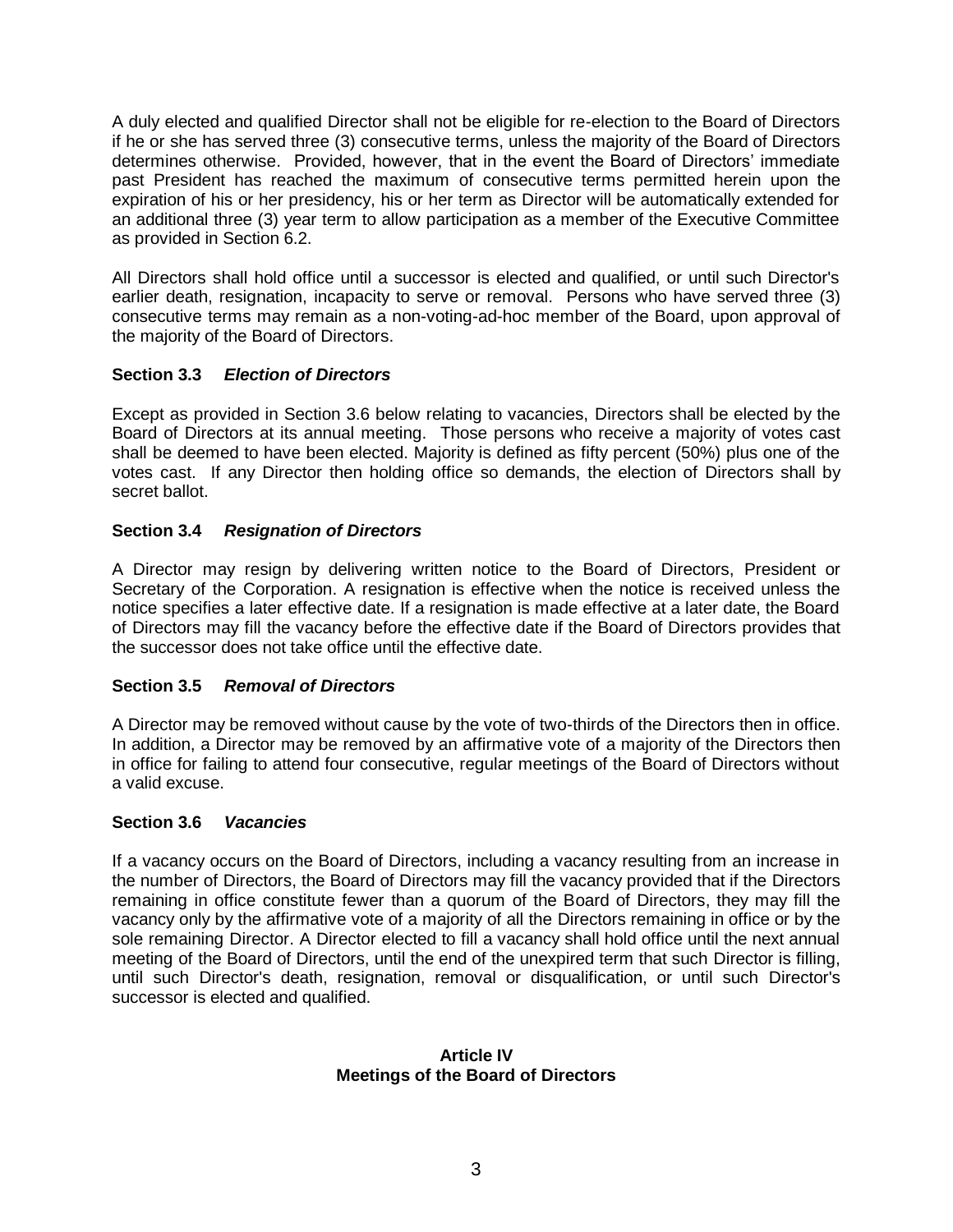# **Section 4.1** *Place of Meetings*

All meetings of the Board of Directors shall be held at such place, date, and time as the Board of Directors may determine.

### **Section 4.2** *Annual Meeting*

The annual meeting of the Board of Directors, for the purpose of electing Directors, appointing officers, approving a budget for the year, and transacting other business, shall be held in December of each year, or at such other date as the Board of Directors may determine.

#### **Section 4.3** *Regular Meetings*

Additional regular meetings of the Board of Directors shall be held at such place, date, and time as the Board of Directors may determine.

#### **Section 4.4** *Notice of Meetings*

Regular meetings must be preceded by at least two days' notice to each Director of the date, time and place, but not the purpose of the meeting. Special meetings of the Board of Directors must be preceded by at least two days' notice to each Director of the date, time, place and purpose of the meeting. Notice required by the foregoing provisions may be given by any usual means of communication and may be oral or written. However, any action by the Board of Directors to remove a Director or to approve matters that require approval by more than a majority of Directors, shall not be valid unless each Director is given at least seven days' written notice that the matter will be voted upon at a Directors' meeting or unless notice is waived pursuant to Section 4.6 below. Oral notice is effective when communicated, if communicated in a comprehensible manner. Written notice, if in a comprehensible form is effective at the earliest of the following:

- (a) when received,
- (b) five days after its deposit in the US Mail, as evidenced by the postmark, if mailed correctly addressed and with first-class postage affixed,
- (c) on the date shown on the return receipt, if sent by registered or certified mail, return receipt requested, and the receipt is signed by or on behalf of the addressee;
- (d) on the date shown on the return receipt, if sent by email; or,
- (e) thirty days after its deposit in the US Mail as evidenced by the postmark, if mailed correctly addressed and with other than first-class, registered or certified postage affixed.

Written notice is correctly addressed to a Director if addressed to the Director's address shown in the Corporation's current list of Directors. Electronic communications (i.e., "e-mails") will be considered valid written notice.

#### **Section 4.6** *Waiver of Notice*

A Director may at any time waive any notice required by law or these Bylaws. Except as hereinafter provided in this section, the waiver must be in writing, signed by the Director entitled to the notice, and filed with the minutes or the corporate records. A Director's attendance at or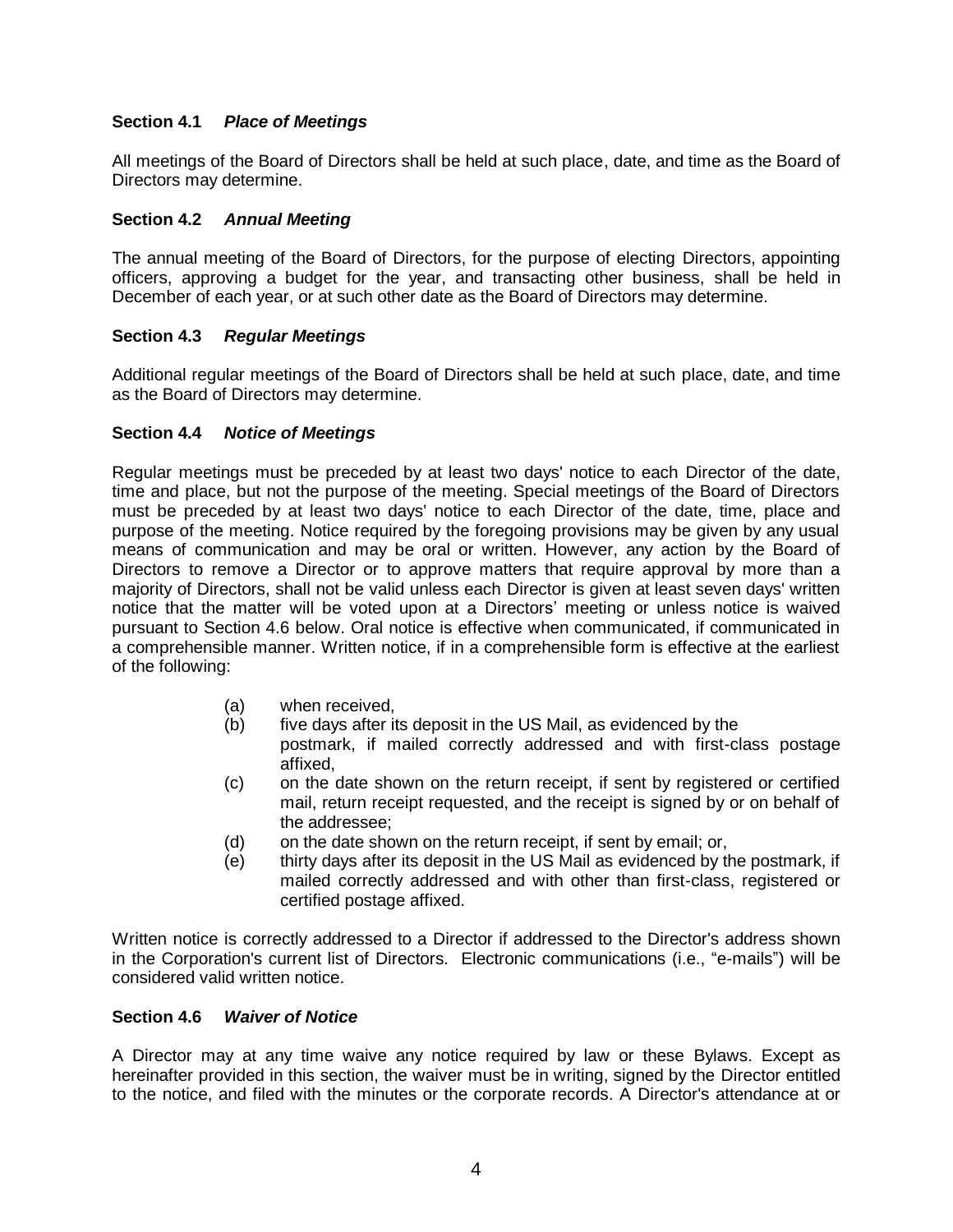participation in a meeting waives any required notice of the meeting unless the Director upon arriving at the meeting or prior to the vote on a matter not noticed in conformity with law or these Bylaws objects to lack of notice and does not thereafter vote for or assent to the objected to action.

# **Section 4.7** *Quorum*

A quorum of the Board of Directors consists of at least one third of the Directors in office immediately before a meeting begins, provided, that in no event shall a quorum consist of fewer than five Directors, two of which must also be officers of the Corporation.

### **Section 4.8** *Manner of Acting*

If a quorum is present when a vote is taken, the affirmative vote of a majority of Directors present is the act of the Board of Directors, unless the vote of a greater number of Directors is required by law or these Bylaws.

# **Section 4.9** *Presumption of Assent*

A Director of the Corporation who is present at a meeting of the Board of Directors or a committee of the Board of Directors when corporate action is taken is deemed to have assented to the action taken unless;

- (a) such Director objects at the beginning of the meeting (or promptly upon arrival) to holding it or transacting business at the meeting;
- (b) such Director's dissent or abstention from the action taken is entered in the minutes of the meeting; or
- (c) such Director delivers written notice of dissent or abstention to the presiding officer of the meeting before adjournment or to the Corporation immediately after adjournment of the meeting.

The right of dissent or abstention is not available to a Director who votes in favor of the action taken.

### **Section 4.10** *Meeting via Communications Equipment*

The Board of Directors may permit any or all Directors to participate in a regular or special meeting by, or conduct the meeting through the use of, any means of communication by which all Directors participating may simultaneously hear each other during the meeting. A Director participating in a meeting by this means is deemed to be present in person at the meeting.

### **Section 4.11** *Action Without Meeting*

Action required or permitted by law or these Bylaws to be taken at a meeting of the Board of Directors may be taken without a meeting if the action is taken by all the duly elected and qualified Directors of the Corporation. The action must be evidenced by one or more written consents describing the action taken, signed by each Director, and included in the minutes filed with the corporate records reflecting the action taken. Action taken under this section is effective when the last Director signs the consent, unless the consent specifies a different effective date. A consent signed under this section has the effect of a meeting vote and may be described as such in any document.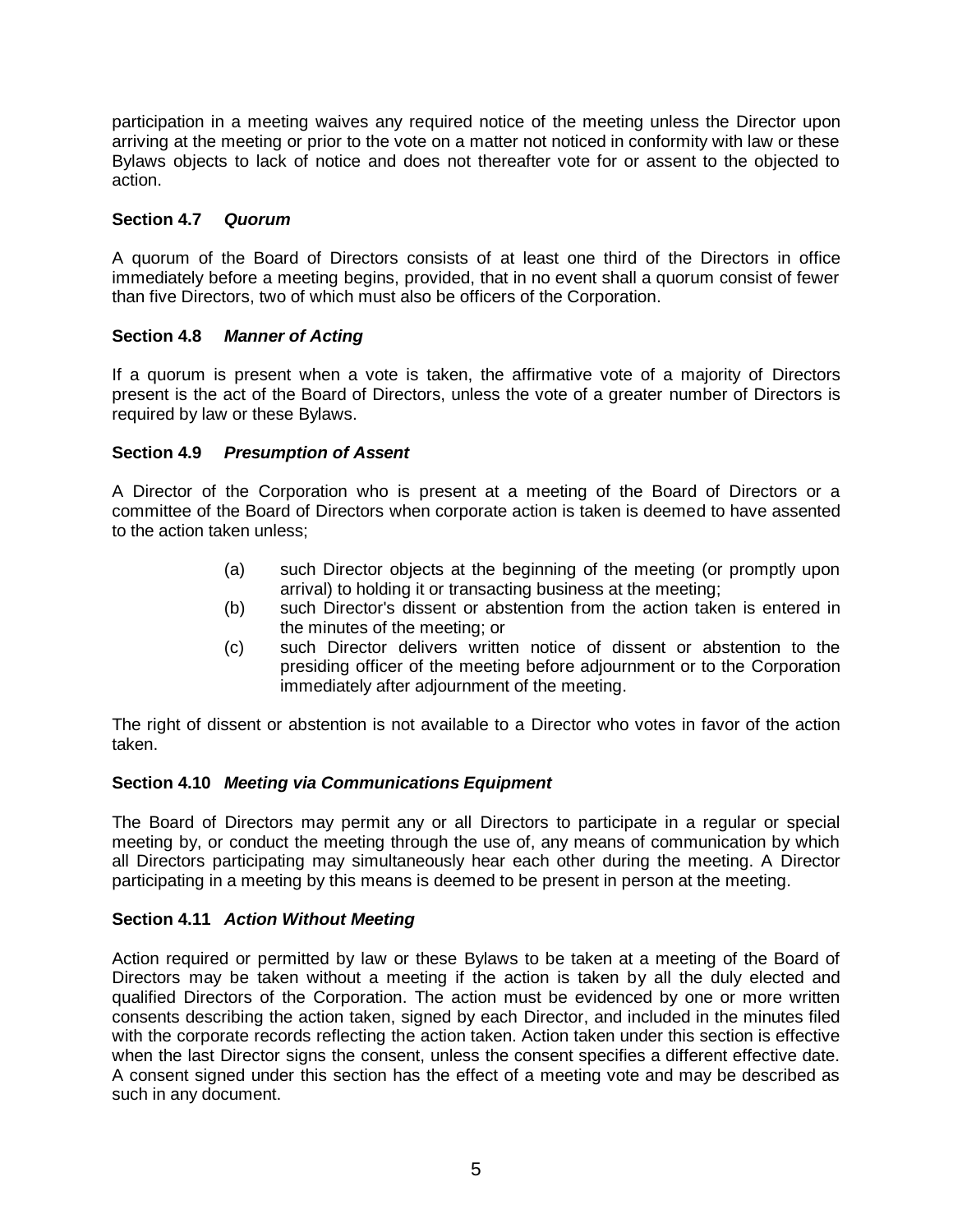## **Section 4.12** *Director Conflict of Interest Transactions*

A conflict of interest transaction is a transaction with the Corporation in which a Director has a direct or indirect interest. For purposes of this section, a Director has an indirect interest in a transaction if:

- (a) another entity in which the Director has a material interest or in which the Director is a general partner is a party to the transaction or
- (b) another entity in which the Director is a Director, officer or trustee is a party to the transaction.

A conflict of interest transaction will be considered not avoidable if the transaction was fair at the time it was entered into or is approved in advance as hereinafter provided. A transaction in which a Director has a conflict of interest may be approved in advance by the vote of the Board of Directors or a committee of the board if:

- (a) the material facts of the transaction and the Director's interest are disclosed or known to the board or committee of the board, and
- (b) the Directors approving the transaction in good faith reasonably believe that the transaction is fair to the Corporation.

For purposes of this section, a conflict of interest transaction is approved if it receives the affirmative vote of a majority of the Directors on the board or on the committee, who have no direct or indirect interest in the transaction, but a transaction may not be approved under this section by a single Director. If a majority of the Directors on the Board of Directors who have no direct or indirect interest in the transaction vote to approve the transaction, a quorum is present for the purpose of taking action under this section. The presence of, or a vote cast by, a Director with a direct or indirect interest in the transaction does not affect the validity of any action taken under this section if the transaction is otherwise approved as herein above provided.

#### **Article V Officers**

### **Section 5.1** *Number*

The officers of the Corporation shall consist of a President, Vice President, Secretary, Treasurer, and such Assistant Secretaries, Treasurers and other officers as are appointed by the Board of Directors from time to time. No more than one of the four principal offices may be held by the same person.

### **Section 5.2** *Appointment and Term*

The principal officers of the Corporation, all of whom must be members of the Board of Directors, shall be appointed by the Board of Directors at its annual meeting. The Board of Directors may appoint Assistant Secretaries, Treasurers and other officers at such time or times as the need may arise. Each officer shall hold office for a period of two (2) years, or until such officer's death, resignation, or removal, or until such officer's successor is elected and qualified. No person may be appointed to serve for more than three (3) consecutive terms in any office. A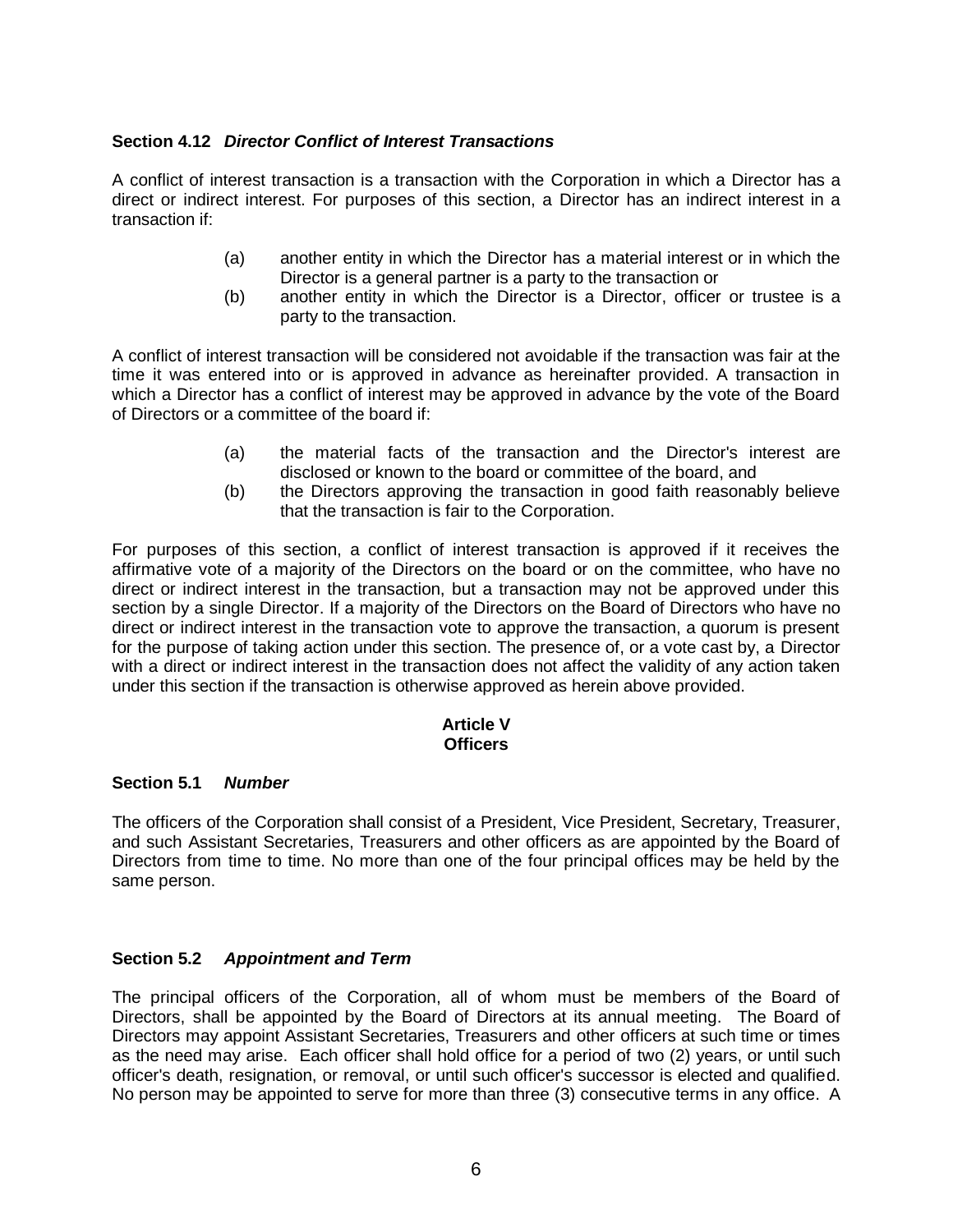vacancy occurring in a position of officer of the Corporation may be filled at any time by the Board of Directors. The term of an officer elected to fill a vacancy shall expire at the end of the unexpired term that such officer is filling.

## **Section 5.3** *Resignation and Removal*

An officer may resign at any time by delivering notice to the Corporation. A resignation is effective when the notice is effective unless the notice specifies a future effective date. If a resignation is made effective at a future date and the Board of Directors accepts the future effective date, the Board of Directors may fill the pending vacancy before the effective date if the board provides that the successor does not take office until the effective date. The Board of Directors may remove any officer at any time with or without cause.

# **Section 5.4** *Contract Rights of Officers*

The appointment of an officer does not itself create contract rights. An officer's removal does not affect the officer's contract rights, if any, with the Corporation. An officer's resignation does not affect the Corporation's contract rights, if any, with the officer.

# **Section 5.5** *President*

The President shall be the Chief Executive Officer of the Corporation and subject to control of the Board of Directors, shall oversee the management of the Corporation in accordance with these Bylaws. The President may sign, with the Secretary or any other proper officer of the Corporation so authorized by the Board of Directors, any deeds, leases, mortgages, bonds, contracts or other instruments which lawfully may be executed on behalf of the Corporation, except where the signing and execution thereof expressly shall be delegated by the Board of Directors to some other officer or agent of the Corporation, or where required by law to be otherwise signed and executed. The President shall serve as the Chairperson of the Board of Directors and shall preside at all meetings of the Board of Directors. The President shall, in general, perform all duties incident to the office of President and such other duties as may be prescribed from time to time by the Board of Directors.

### **Section 5.6** *Vice President*

In the absence of the President, or in the event of the death, inability or refusal to act of the President, the Vice President, unless otherwise determined by the Board of Directors, shall perform the duties of the President and, when so acting, shall have all the powers of and be subject to all the restrictions upon the President. The Vice President shall also serve as Vice Chairperson of the Board of Directors and, in the absence of the President, or in the death, inability or refusal to act of the President, shall preside at all meetings of the board. The Vice President shall perform such other duties as may be assigned from time to time by the President or the Board of Directors.

### **Section 5.7** *Secretary*

The Secretary shall:

- (a) prepare the minutes of all meetings of the Board of Directors and of the Executive Committee;
- (b) authenticate records of the Corporation when requested to do so;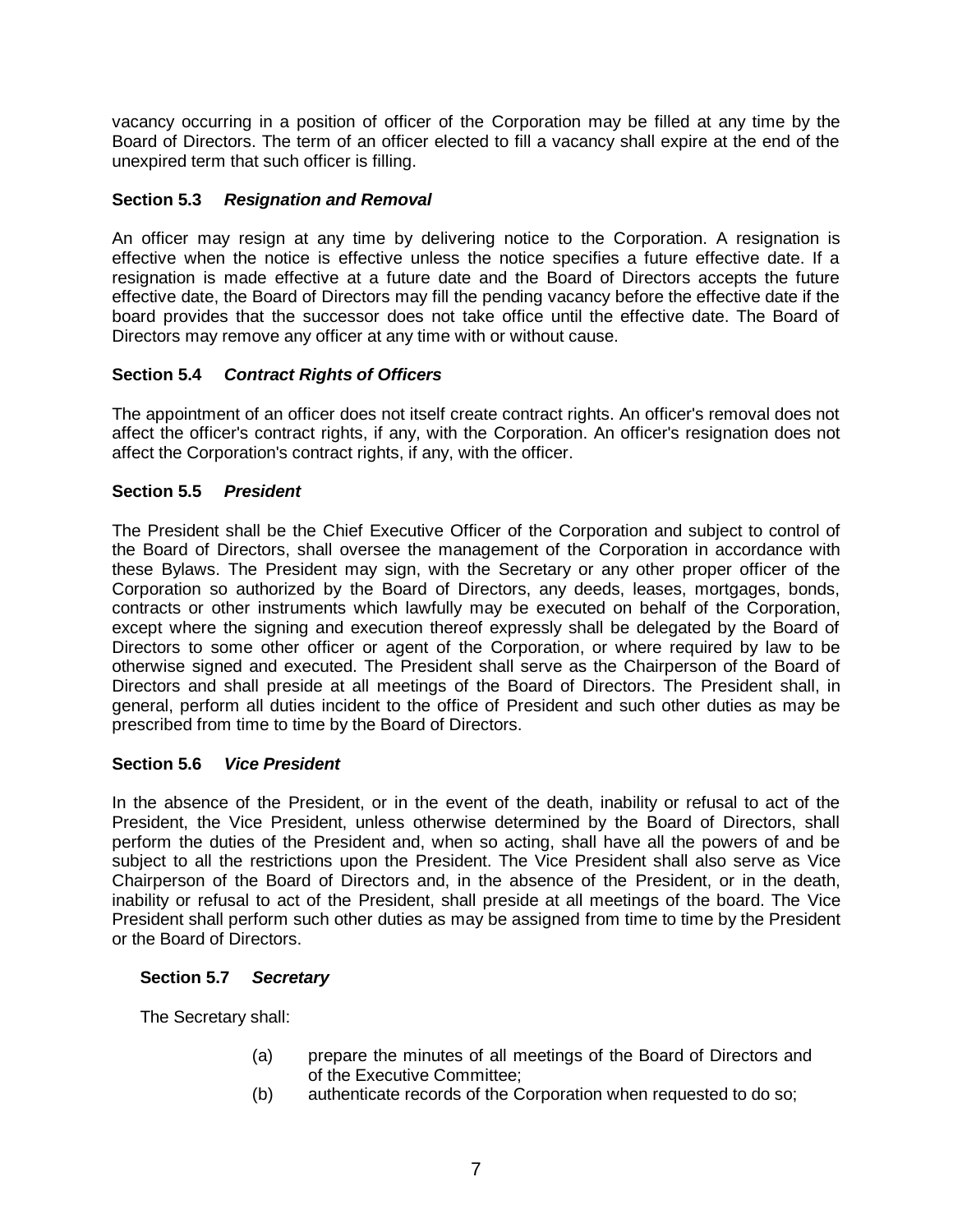- (c) give all notices required by law and by these Bylaws;
- (d) have general charge of the corporate books and records and of the corporate seal, and affix the corporate seal to any lawfully executed instrument requiring it;
- (e) sign such instruments as may require such signature;
- (f) cause such corporate reports as may be required by state law to be prepared and filed in a timely manner; and
- (g) in general, perform all duties incident to the office of Secretary and such other duties as may be assigned from time to time by the President or the Board of Directors.

#### **Section 5.8** *Assistant Secretaries*

In the absence of the Secretary or in the event of the death, inability or refusal to act of the Secretary, the Assistant Secretaries, in the order of their length of service as Assistant Secretaries, unless otherwise determined by the Board of Directors, shall perform the duties of the Secretary and, when so acting, shall have all the powers of and be subject to all the restrictions upon the Secretary. They shall perform such other duties as may be assigned to them by the Secretary, the President or the Board of Directors.

#### **Section 5.9** *Treasurer*

The Treasurer shall:

- (a) have custody of all funds and securities belonging to the Corporation and receive, deposit or disburse the same under the direction of the Board of Directors;
- (b) keep full and accurate accounts of the finances of the Corporation;
- (c) cause the preparation of such reports, returns, and/or schedules as may be required by the U.S. Internal Revenue Service, the Puerto Rico Treasury Department, or any other governmental agency (as may be assigned to Treasury by the President or the Board of Directors, which shall be prepared and filed in a timely manner;
- (d) cause the preparation of the financial statements in accordance with generally accepted accounting principles in the United States for submission to the Board of Directors and other regulatory agencies.
- (e) in general, perform all duties incident to the office of Treasurer and such other duties as may be assigned from time to time by the President or the Board of Directors.

#### **Section 5.10** *Assistant Treasurers*

In the absence of the Treasurer or in the event of the death, inability or refusal to act of the Treasurer, the Assistant Treasurers, in the order of their length of service as Assistant Treasurers, unless otherwise determined by the Board of Directors, shall perform the duties of the Treasurer and, when so acting, shall have all the powers of and be subject to all the restrictions upon the Treasurer. They shall perform such other duties as may be assigned to them by the Treasurer, the President or the Board of Directors.

#### **Section 5.11** *Executive Director*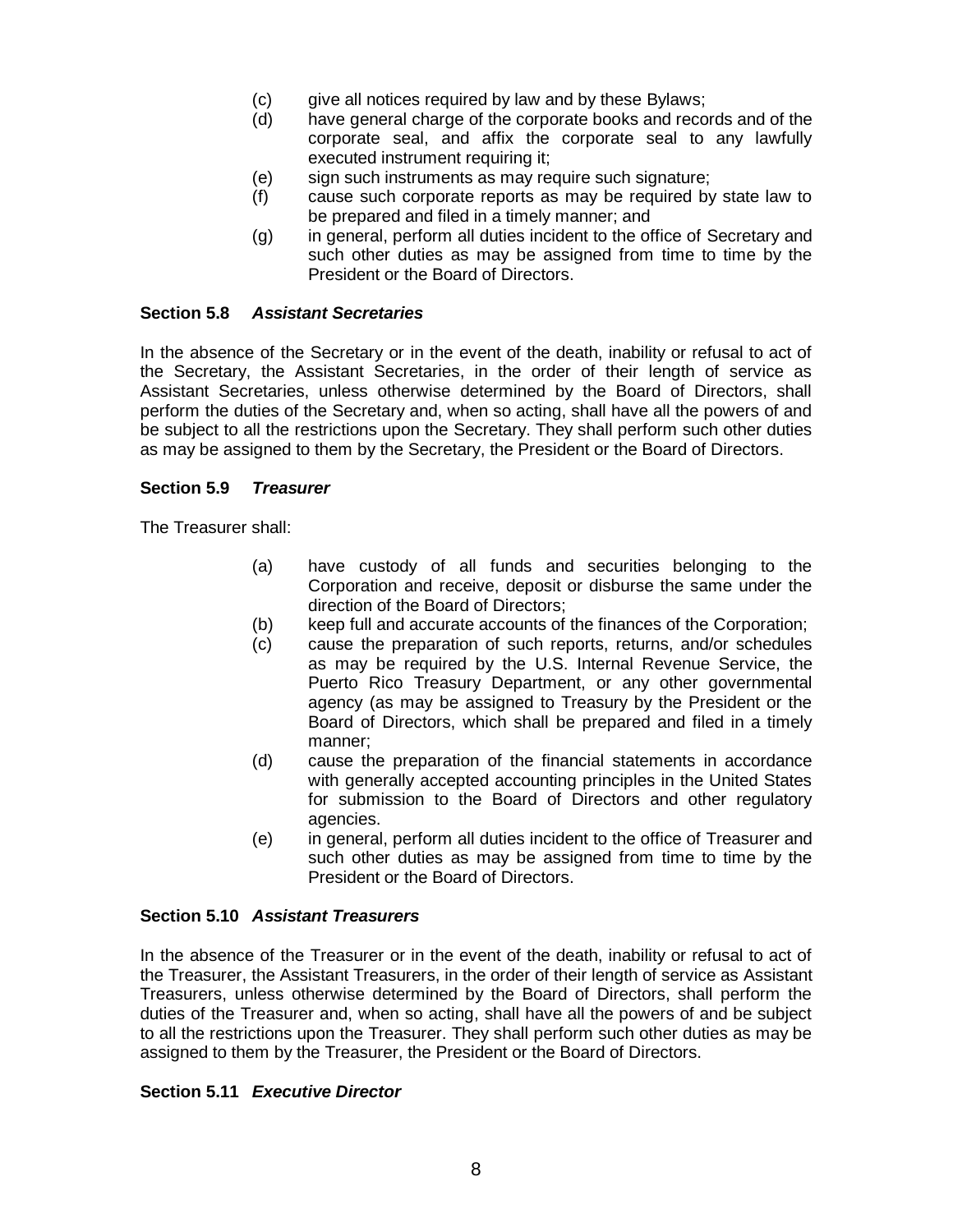The Board of Directors may appoint an Executive Director, who shall be the Chief Operating Officer of the Corporation and, subject to the control of the Board of Directors, have overall responsibility for the routine management of the affairs of the Corporation. The Executive Director shall report to the Board of Directors and shall work closely with the President of the Corporation. Duties of the Executive Director shall include:

- (a) coordinating the activities of any operating committees;
- (b) representing the Corporation in the community;
- (c) supervising the administrative functions of the Corporation; and
- (e) in general, performing such other duties as may be assigned from time to time by the President or the Board of Directors.

The Board of Directors may approve compensation and benefits for the Executive Director. The Executive Director may not be elected to serve on the Board of Directors, but shall participate in Board meetings as an adjunct member.

#### **Article VI Committees**

#### **Section 6.1** *Board Committees In General*

The Board of Directors may create one or more committees of the Board of Directors, in addition to the Executive Committee, established by these Bylaws. Each committee of the Board of Directors shall have two or more Directors, who shall be appointed by and serve at the pleasure of the Board of Directors. The creation of a committee of the Board of Directors and appointment of members to it must be approved by a majority of all the Directors in office when the action is taken.

#### **Section 6.2** *Executive Committee*

The Executive Committee, which is a committee of the Board of Directors, shall consist of the President, Vice President, Secretary, Assistant Secretaries, Treasurer, Assistant Treasurers, the Board of Directors' immediate past President and up to three additional Directors and/or past Presidents appointed by President as non-voting members of the Executive Committee, with the approval of the majority of the Board of Directors. The President shall serve as Chairperson of the Executive Committee and shall preside at all of its meetings. The Executive Committee shall perform the functions described below.

- **(a) Finance and Budget Functions**  In performing this function, the committee shall:
	- (I) oversee the administration and implementation of policies and procedures for handling and accounting for the finances of the Corporation;
	- (ii) prepare an annual revenue and expense budget.
	- (iii) work closely with the Fund Raising Committee to coordinate development of resources needed to meet the revenue goals of the budget;
	- (iv) monitor the implementation of the budget; and
	- (v) when necessary, make recommendations to the Board of Directors regarding adjustments to the budget and all other matters stated above.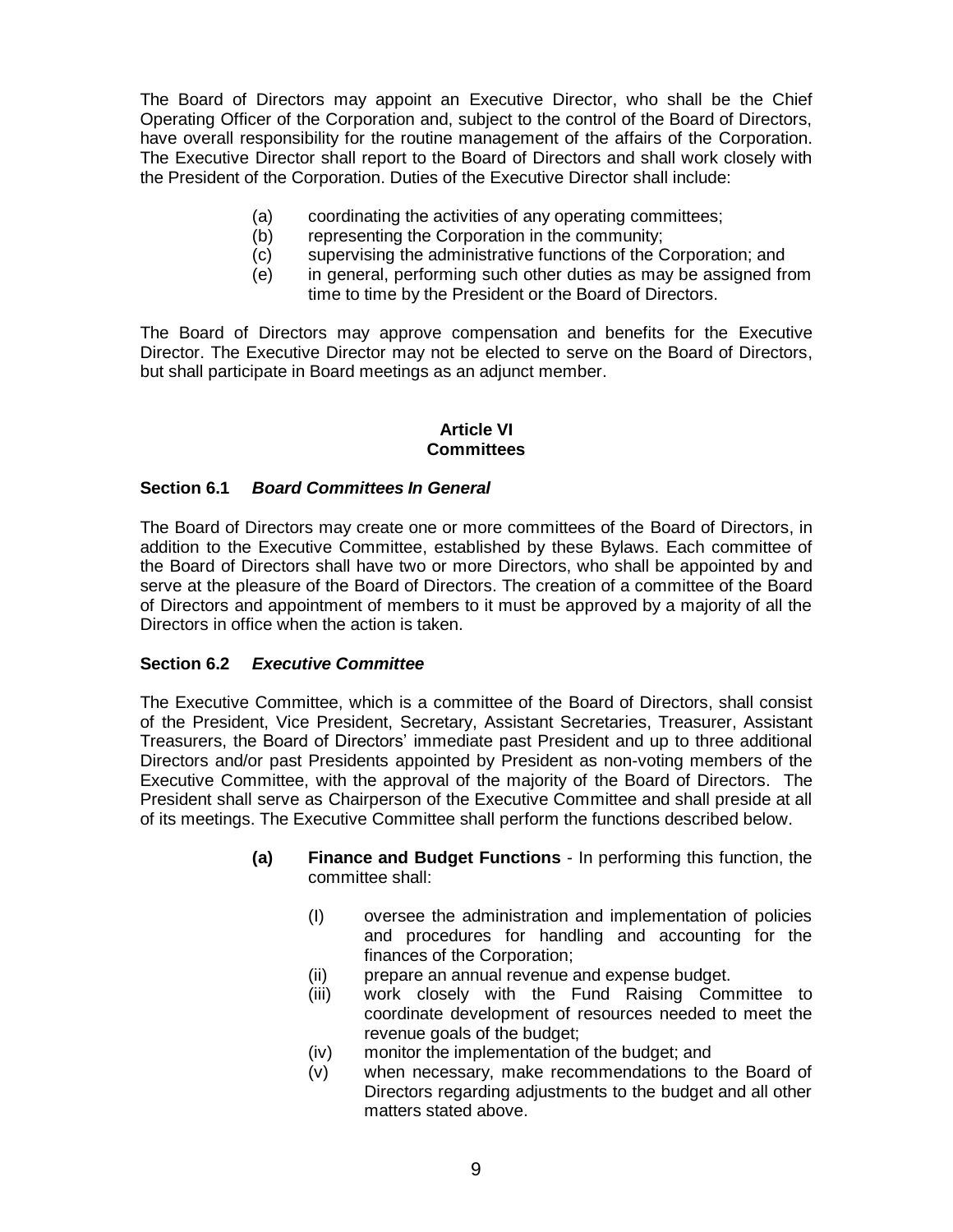- **(b) Human Resources Functions** In performing this function, the Executive Committee shall oversee the implementation and administration of policies and procedures relating to volunteers and employees, if any, of the Corporation.
- **(c) Strategic and Long-Range Planning Functions -** In performing this function, the committee shall:
	- (I) coordinate the strategic and long-range planning activities of the Corporation; and
	- (ii) monitor, evaluate, and report to the Board regarding the performance of the Corporation with respect to the achievement of its mission, purpose and goals.

### **Section 6.3** *Nonboard Committees In General*

The Board of Directors may create one or more non-board committees, in addition to the Audit Committee established by these Bylaws, and delegate non-board functions to such committees. Nonboard committees may include both Directors and individuals who are not Directors of the Corporation. Nonboard committees may not exercise the authority of the board.

### **Section 6.5** *Audit Committee*

T The Audit Committee shall consist of three members, one of which must be a Certified Public Accountant in the Commonwealth of Puerto Rico. All members of the Audit Committee shall be independent non-staff directors, free from any relationship that would interfere with the exercise of his or her independent judgment.The duties of the committee include:

- overseeing the integrity of the Corporation's financial accounting process and systems of internal controls regarding finance, accounting and use of assets;
- overseeing the independence and performance of the independent auditors and staff with finance responsibilities;
- overseeing the operation of the policies on conflicts of interest and the Corporation's board-staff communications;
- providing an avenue of communication among the Corporation's independent auditors, management, staff, and the Board of Directors.

The Audit Committee will have the authority to conduct any investigation appropriate to fulfilling its responsibilities, and it has direct access to the independent auditors as well as to anyone in the organization. The Audit Committee will have the authority to retain, at the Corporation's expense, special legal, accounting, or other consultants or experts it deems necessary in the performance of its duties.

#### **Article VII General Provisions**

### **Section 7.1 Corporate Seal**

The corporate seal of the Corporation shall be in such form as the Board of Directors may from time to time determine.

#### **Section 7.2** *Amendments*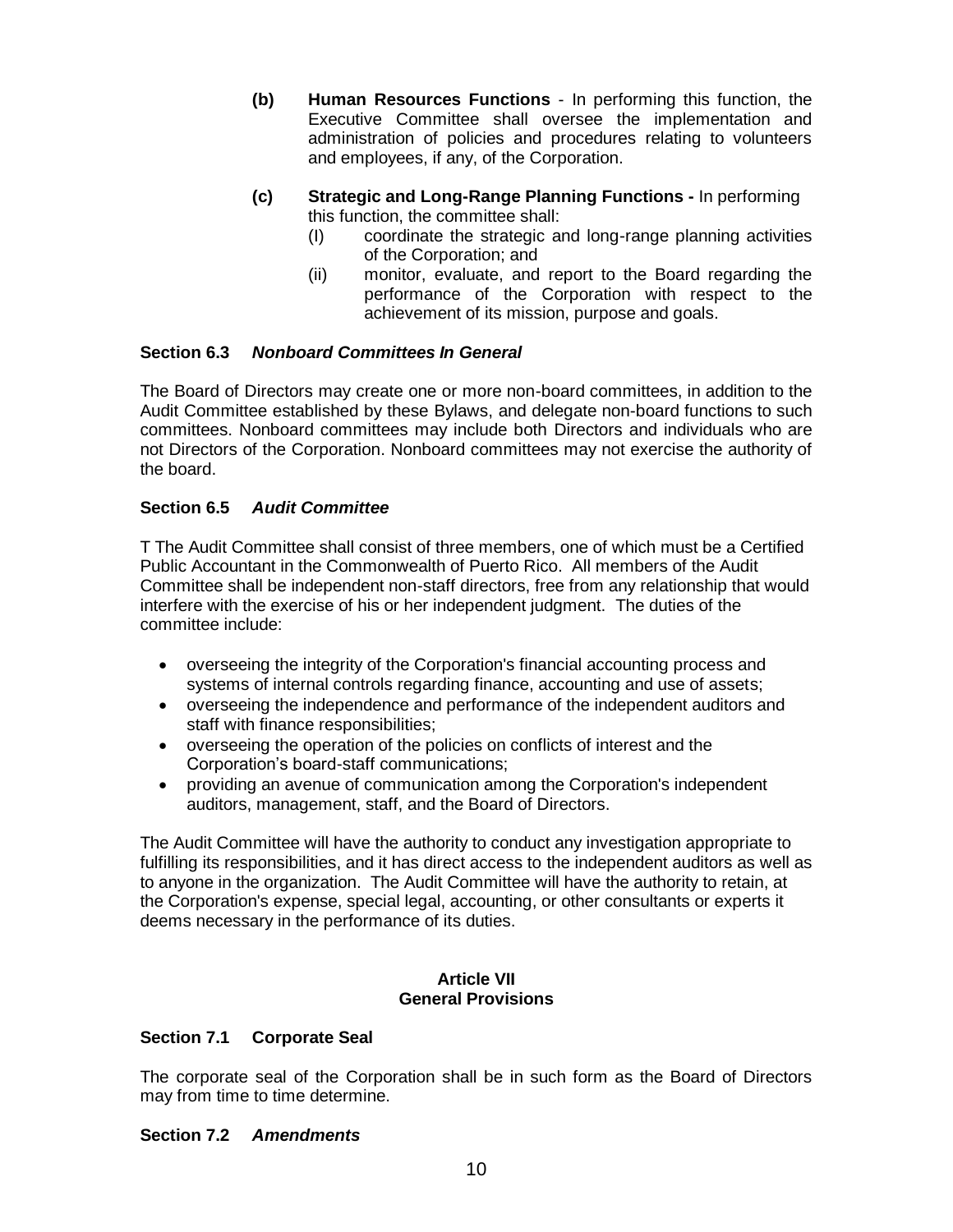These Bylaws may be amended or repealed and new Bylaws may be adopted by the Board of Directors. The Corporation shall provide at least seven days' written notice of any meeting of Director at which an amendment is to be approved, unless notice is waived pursuant to Section 4.6 above. The notice must state that the purpose, or one of the purposes, of the meeting is to consider a proposed amendment to the Bylaws and contain or be accompanied by a copy of the proposed amendment. Any amendment must be approved by two-thirds of the Directors in office at the time the amendment is adopted.

## **Section 7.3** *Fiscal Year*

The fiscal year of the Corporation shall begin on July 1<sup>st</sup> and end on June 30<sup>th</sup> of each year or any other twelve (12) month period as the Board of Directors may determine.

# **Section 7.4** *Financial Reports*

The books of the Corporation shall be closed as of the end of each fiscal year and financial statements shall be prepared and submitted to the Board of Directors. The Corporation shall engage an independent Certified Public Accountant (CPA) to audit or review the financial statements.

### **Section 7.5** *Corporate Minutes and Records*

The Corporation shall keep as permanent records minutes of all meetings of its Board of Directors and of all actions taken by the Directors taken without a meeting. The Corporation shall maintain its records in written form or in another form capable of conversion into written form in a reasonable time. The Corporation shall keep a copy of the following records at its principal office:

- (a) its Articles of Incorporation or Restated Articles of Incorporation and all amendments to them currently in effect;
- (b) its Bylaws and all amendments to them currently in effect;
- (c) a list of the names and business or homes addresses of its current Directors and Officers; and
- (d) its most recent annual report delivered to the Puerto Rico Secretary of State, as required by the General Corporation Law of the Commonwealth of Puerto Rico. The minutes and records described above shall be made available for inspection by current Directors of the Corporation during normal business hours. In addition, to the extent required by applicable law, the Corporation shall make available for inspection during normal business hours, by any individual, copies of:
	- (I) any application filed with and any letter or other document issued by the U.S. Internal Revenue Service or the Puerto Rico Treasury Department with respect to the tax-exempt status of the Corporation, and
	- (ii) the annual returns filed with the U.S. Internal Revenue Service and the Puerto Rico Treasury Department for the three most recent years, provided that the names and addresses of contributors to the Corporation may be kept confidential.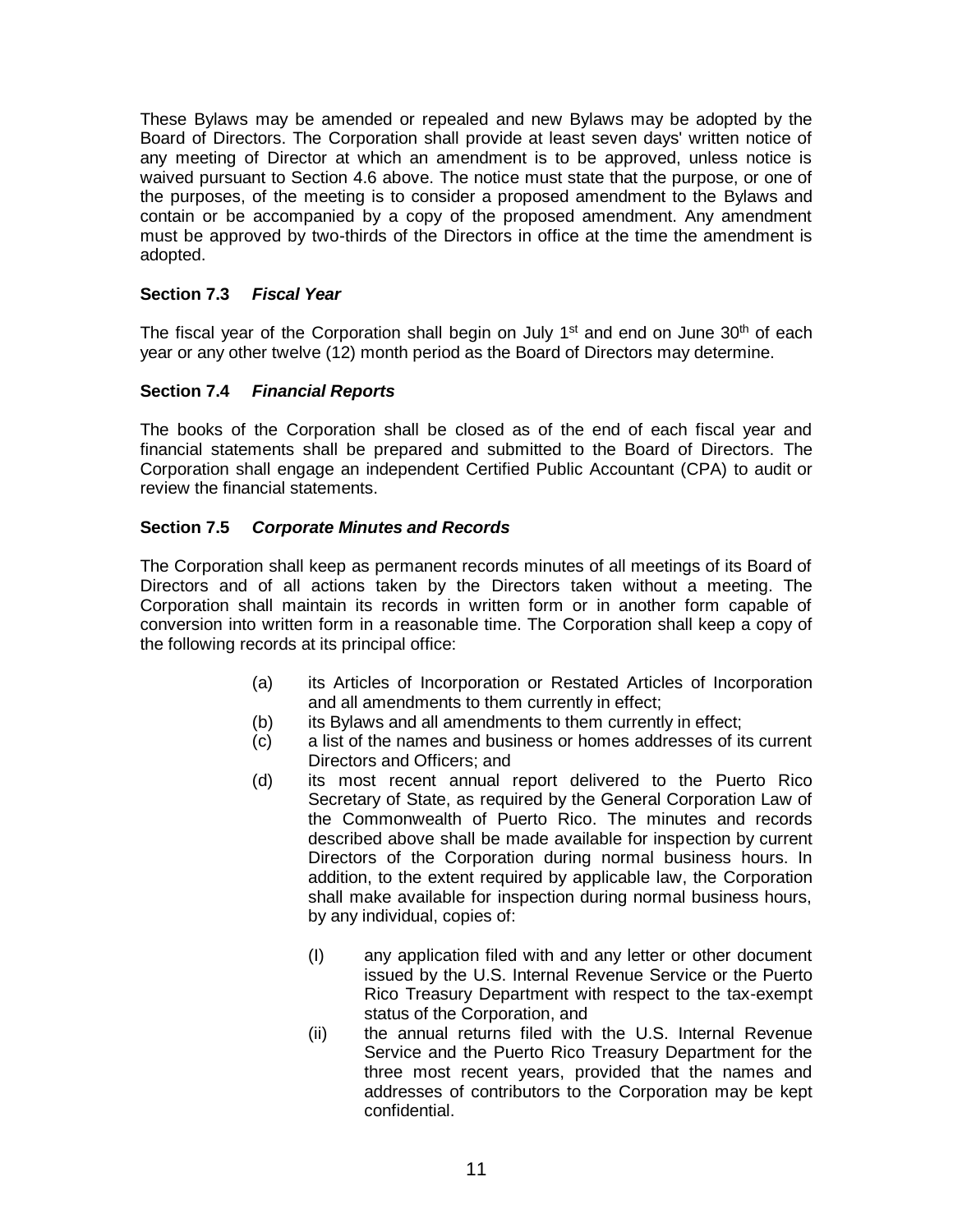## **Section 7.6** *Investments*

The Corporation shall have the right to retain all or any part of any securities or property acquired by it in whatever manner, and to invest and reinvest any funds held by it, according to the judgment of the Board of Directors provided that no action shall be taken by or on behalf of the Corporation if such action is a forbidden activity or would result in the denial of tax exempt status under Section 501(c)(3) of the U.S. Code or Section 1101(4) of the PR Code.

# **Section 7.7** *Checks and Drafts*

All checks, drafts or other orders for the payment of money issued in the name of the Corporation shall be signed by such officer or officers, agent or agents of the Corporation and in such manner as shall from time to time be determined by resolution of the Board of Directors, provided that any check, draft or other order for the payment of an amount in excess of Two Hundred Fifty Dollars (\$250.00) shall require two authorized signatures.

### **Section 7.8** *Prohibited Activities*

The Corporation is organized as a nonprofit Corporation exclusively for charitable, religious, educational and scientific purposes within the meaning of Section 501(c)(3) of the U.S. Code and Section 1101(4) of the PR Code. No part of the net earnings of the Corporation shall inure to the benefit of, or be distributable to its members, trustees, Directors, officers or other private persons, except that the Corporation shall be authorized and empowered to pay reasonable compensation for services rendered and to make payments and distributions in furtherance of the purposes set forth in the Articles of Incorporation. No substantial part of the activities of the Corporation shall be the carrying on of propaganda, or otherwise attempting to influence legislation, and the Corporation shall not participate in, or intervene in any political campaign on behalf of or in opposition to any candidate for public office. Anything contained in these Bylaws to the contrary notwithstanding, the Corporation shall not carry on or otherwise engage in any activities not permitted to be carried on or engaged in by:

- (a) a Corporation exempt from federal income tax under Section 501(c)(3) of the US Code, Section 1101(4) of the PR Code, or any corresponding section of any future applicable tax code;
- (b) a Corporation, contributions to which are deductible under Section  $170(c)(2)$  of the US, Section  $1023(0)(2)$  of the PR Code, or any corresponding section of any future applicable tax code; or
- (c) a Corporation organized and existing under the General Corporation Law of the Commonwealth of Puerto Rico.

### **Section 7.9** *No Loans to or Guaranties For Directors*

The Corporation may not lend money to or guarantee the obligation of a Directors or officer of the Corporation, but the fact that a loan or guarantee is made in violation of this section does not affect the borrower's liability on the loan.

### **Section 7.10** *Indemnification*

The Corporation shall indemnify a Director, officer or employee who was wholly successful, on the merits or otherwise, in the defense of any proceeding to which the Director was a party because he or she is or was a Director of the Corporation, against reasonable expenses actually incurred by the Director in connection with the proceeding.